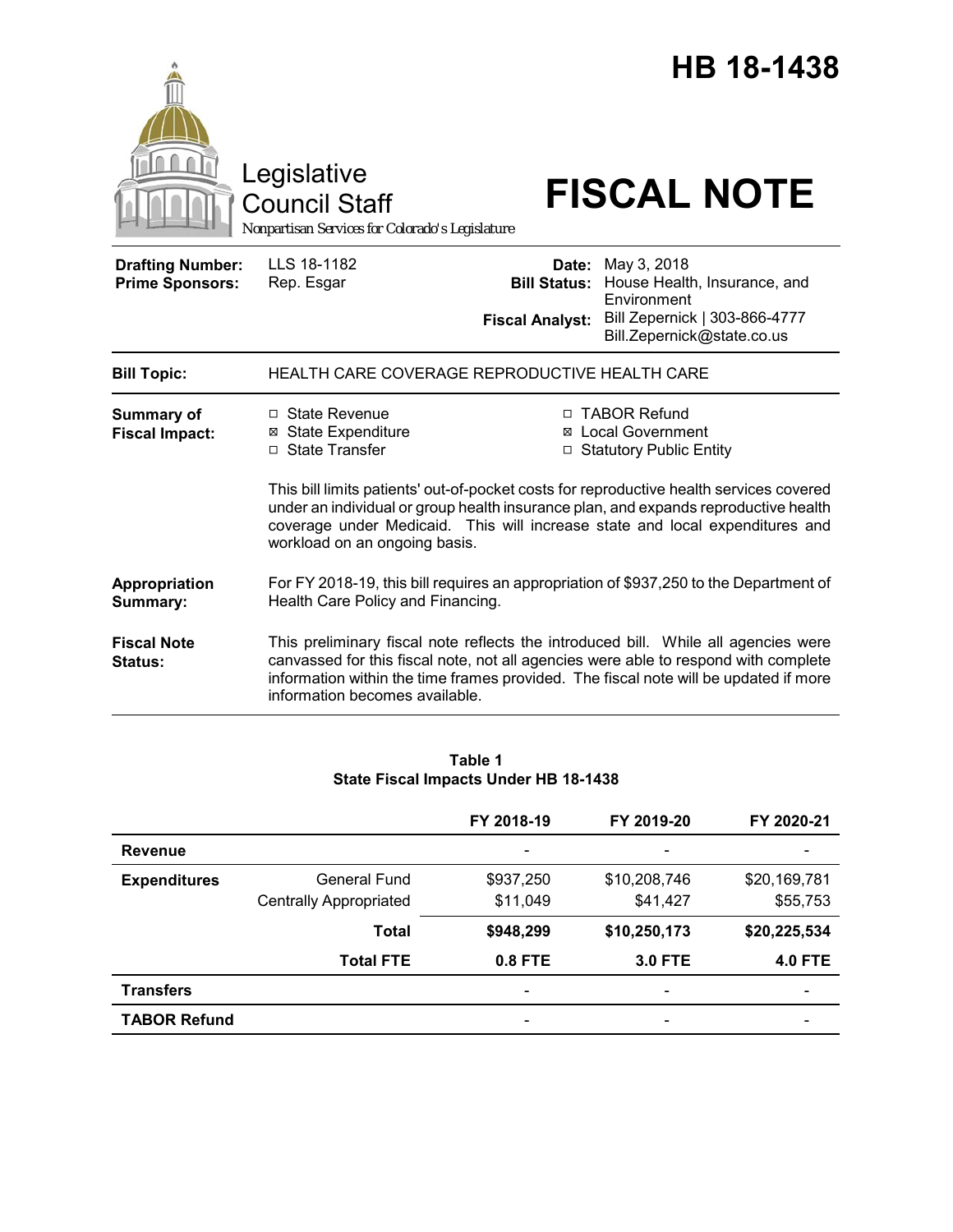May 3, 2018

# **Summary of Legislation**

This bill makes the following changes concerning coverage for reproductive health services under individual and group health insurance plans:

- prohibits a health plan from imposing a deductible, coinsurance, copayment, or other cost-sharing requirement on specified reproductive health services or imposing restrictions or delays on coverage;
- allows a carrier to offer a religious employer a plan that does not include coverage for abortion procedures that are contrary to their religious tenets; and
- prohibits a health insurance carrier from excluding an individual from participation in, or denying coverage under, a health plan based on an individual's perceived or actual race, color, national origin, sex, sexual orientation, gender identity, religion, age, or disability.

In addition, the bill makes changes to coverage for reproductive health services under Medicaid and the Children's Basic Health Plan (CHP+), including:

- requiring the Department of Health Care Policy and Financing (HCPF) to administer a program to reimburse the costs of certain reproductive health services for clients who are enrolled in Medicaid or CHP+ or who are not eligible to enroll due to their immigration status; and
- expands coverage for pregnant women on Medicaid and CHP+ to 180 days after the end of the pregnancy, an increase from the current 60 days of mandated coverage.

#### **State Expenditures**

This bill increases state expenditures in HCPF by \$0.9 million and 0.8 FTE in FY 2018-19, \$10.3 million and 3.0 FTE in FY 2019-20, and \$20.2 million and 4.0 FTE in FY 2020-21. It is assumed that these costs will be paid from the General Fund, as it is unknown if federal financial participation is available for these services without a waiver or other federal approval. In addition, workload and costs may increase for other state agencies. These impacts are summarized in Table 2 and discussed below.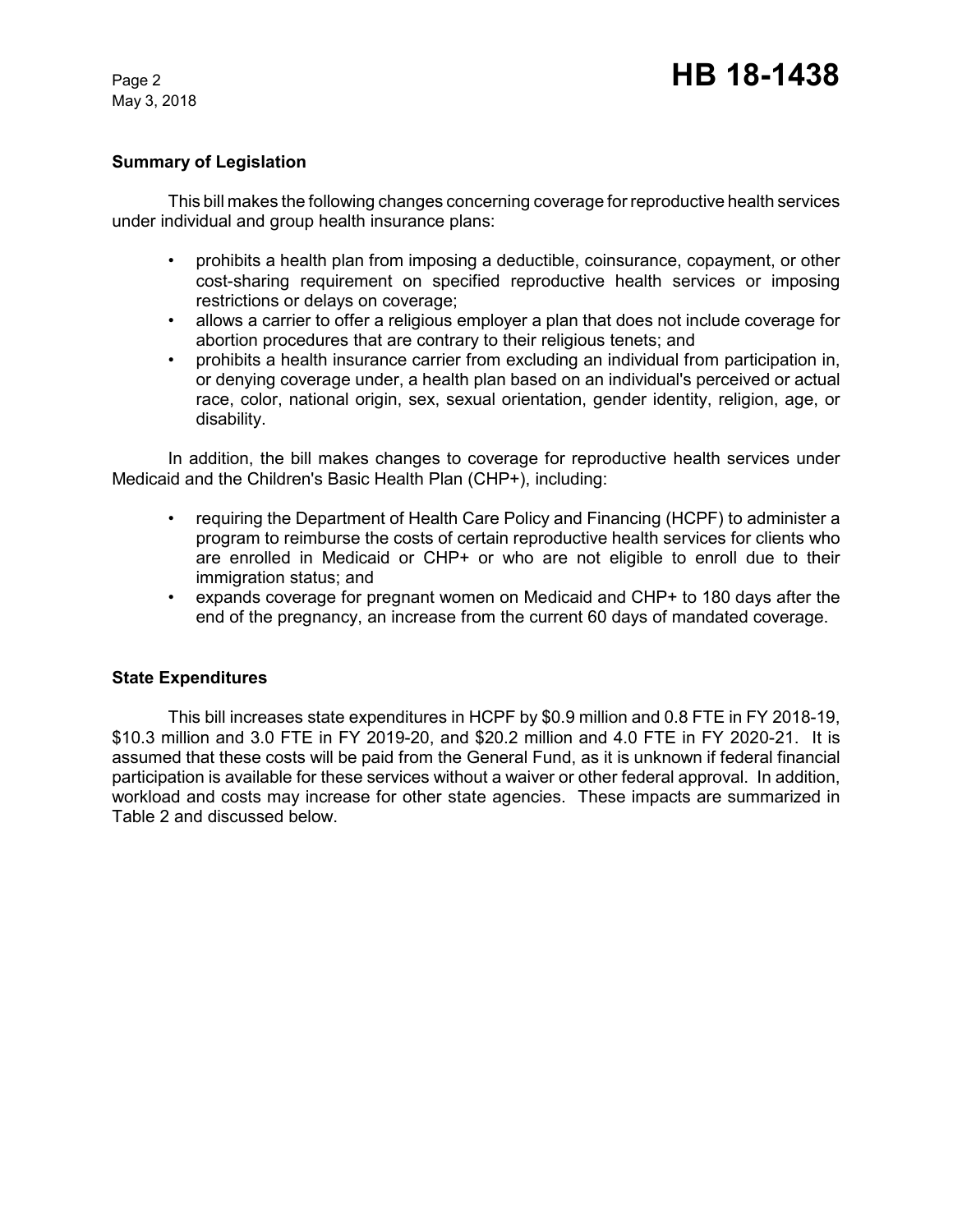| <b>Cost Components</b>                    | FY 2018-19 | FY 2019-20     | FY 2020-21     |
|-------------------------------------------|------------|----------------|----------------|
| Dept. of Health Care Policy and Financing |            |                |                |
| <b>Personal Services</b>                  | \$57,084   | \$213,990      | \$290,981      |
| Operating and Capital Outlay Expenses     | \$10,166   | \$12,256       | \$3,800        |
| <b>Contractor Services</b>                | \$150,000  | \$150,000      | \$150,000      |
| Information Technology Systems            | \$720,000  | \$720,000      |                |
| <b>County Administration</b>              |            | \$1,012,500    | \$2,025,000    |
| Noncitizen Reproductive Health Services   |            | \$6,000,000    | \$12,000,000   |
| Expanded Post-Pregnancy Eligibility       |            | \$2,100,000    | \$5,700,000    |
| <b>Centrally Appropriated Costs</b>       | \$11,049   | \$41,427       | \$55,753       |
| FTE - Personal Services                   | 0.8 FTE    | 3.0 FTE        | 4.0 FTE        |
| Total                                     | \$948,299  | \$10,250,173   | \$20,225,534   |
| <b>Total FTE</b>                          | $0.8$ FTE  | <b>3.0 FTE</b> | <b>4.0 FTE</b> |

**Table 2 Expenditures Under HB 18-1438**

**Administration.** To design and administer the new benefit for noncitizens and expanded eligibility for pregnant women, HCPF will require additional staff and contractor services. 2.0 FTE for policy staff are assumed to start on January 1, 2019, to promulgate rules and design the benefit; an additional 2.0 FTE for budget and accounting staff are assumed to start on December 1, 2019, prior to implementation of the new benefits. Table 2 shows the prorated FTE and costs for these staff based on these start dates and the General Fund paydate shift. Standard operating and capital outlay expenses are also included. In addition, HCPF will have costs of \$150,000 per year for contractors to conduct financial analysis and stakeholder engagement.

**Information technology costs.** HCPF will have costs of \$1.4 million to make changes to the Colorado Benefits Management System (CBMS) and the Medicaid Management Information System (MMIS) to implement the new eligibility criteria and benefits. The fiscal note assumes this work will begin in January 2019, with costs split between FY 2018-19 and FY 2019-20.

**County administration.** It is assumed that HCPF will have costs of \$1.0 million in FY 2019-20 (half-year impact) and \$2.0 million in FY 2020-21 to reimburse counties for additional eligibility determination and client assistance associated with the expanded eligibility and new benefits.

**Noncitizen reproductive health coverage.** Costs will increase in HCPF by \$6.0 million in FY 2019-20 (half-year impact) and \$12.0 million in FY 2020-21 and future years provide reproductive health services to persons who require such services but who are not eligible due to their immigration status. This estimate is based on 45,000 noncitizens accessing coverage at an average annual costs of \$266 per person.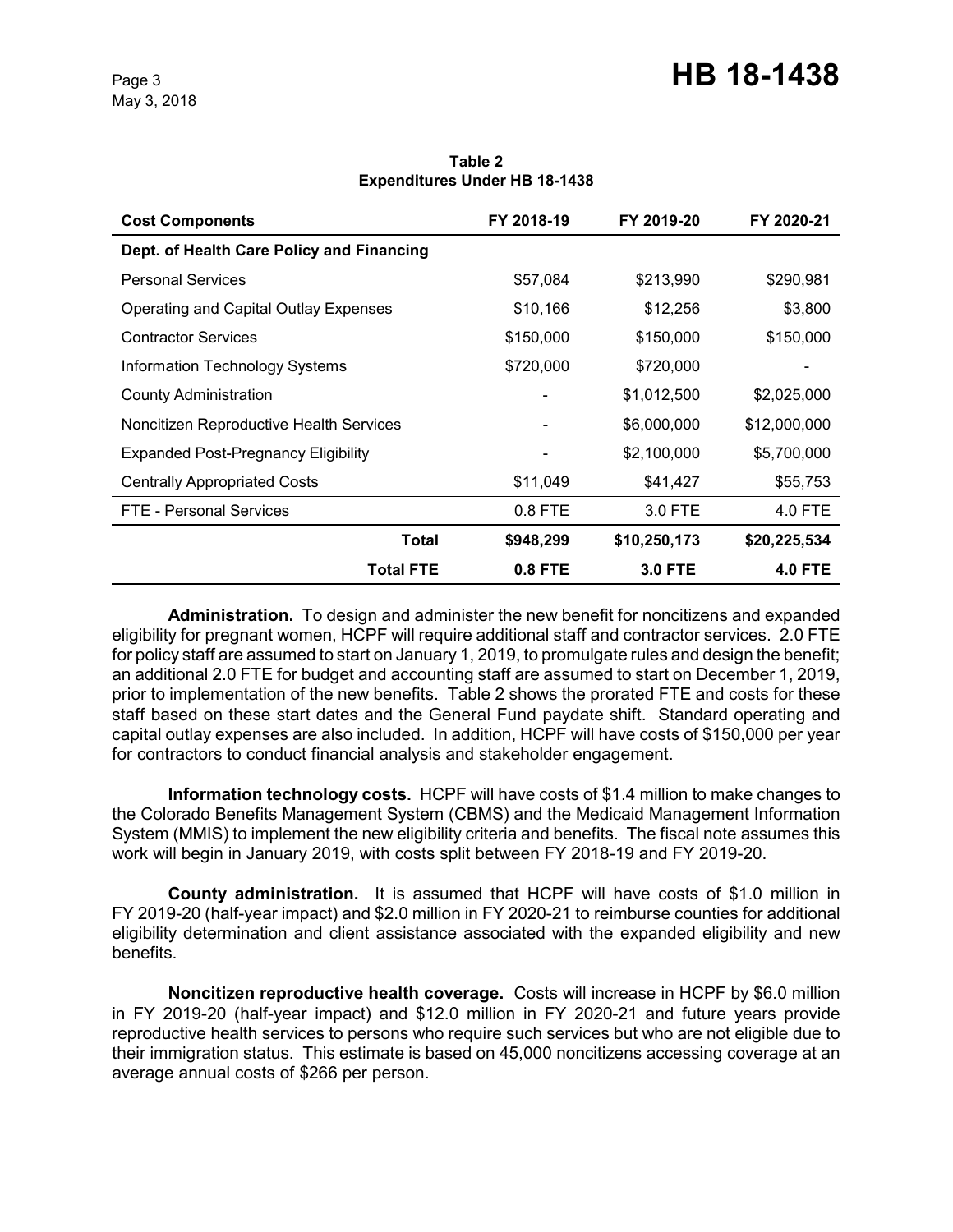**Expanded eligibility post-pregnancy.** Costs in HCPF will increase by \$2.0 million in FY 2019-20 and \$5.7 million in FY 2020-21 to expand post-pregnancy edibility under Medicaid and CHP+ for pregnant women from 60 to 180 days. First-year costs are prorated to reflect a phase-in of the expanded coverage for pregnant women giving birth after January 1, 2020.

**Department of Regulatory Agencies.** The Division of Insurance in the Department of Regulatory Agencies will have additional workload to update rules and to communicate the requirements of the bill to health insurers. The division may also have increased workload to process additional complaints and inquiries from consumers regarding reproductive health coverage. This work can be accomplished within existing appropriations.

**State employee health insurance.** Prohibiting cost sharing for reproductive health services will potentially increase state employee health insurance costs, as this change shifts additional costs onto health insurers. Because state employee health insurance contributions are based upon prevailing market rates, with costs shared between the employer and employee, this bill is not expected to affect the state's share of employee health insurance premiums until FY 2020-21. Because insurance rates are influenced by a number of variables, the exact impact on premiums cannot be estimated. Any increase caused by the bill will be addressed through the total compensation analysis included in the annual budget process

**Centrally appropriated costs.** Pursuant to a Joint Budget Committee policy, certain costs associated with this bill are addressed through the annual budget process and centrally appropriated in the Long Bill or supplemental appropriations bills, rather than in this bill. These costs, which include employee insurance, supplemental employee retirement payments, and indirect cost recoveries are estimated to be \$11,049 in FY 2018-19, \$41,427 in FY 2019-20, and \$55,753 in FY 2020-21.

#### **Local Government**

Similar to the state expenditure impact discussed above, local governments that offer state-regulated health plans to their employees may have increased costs. These costs will depend on the number of employees enrolled in these types of health benefit plans, how premiums are split between local governments and employees, and the extent to which insurers pass additional costs on to policyholders through increased premiums.

In addition, county departments of human or social services will have additional workload and costs to enroll individuals who are not currently eligible for Medicaid or CHP+ into the new reproductive health coverage program. The exact role of counties will depend on rules adopted by HCPF when establishing the program. It is assumed that additional reimbursement to counties will be paid through the county administration line item in HCPF.

#### **State Appropriations**

For FY 2018-19, the bill requires a General Fund appropriation of \$937,250 and an allocation of 0.8 FTE to the Department of Health Care Policy and Financing.